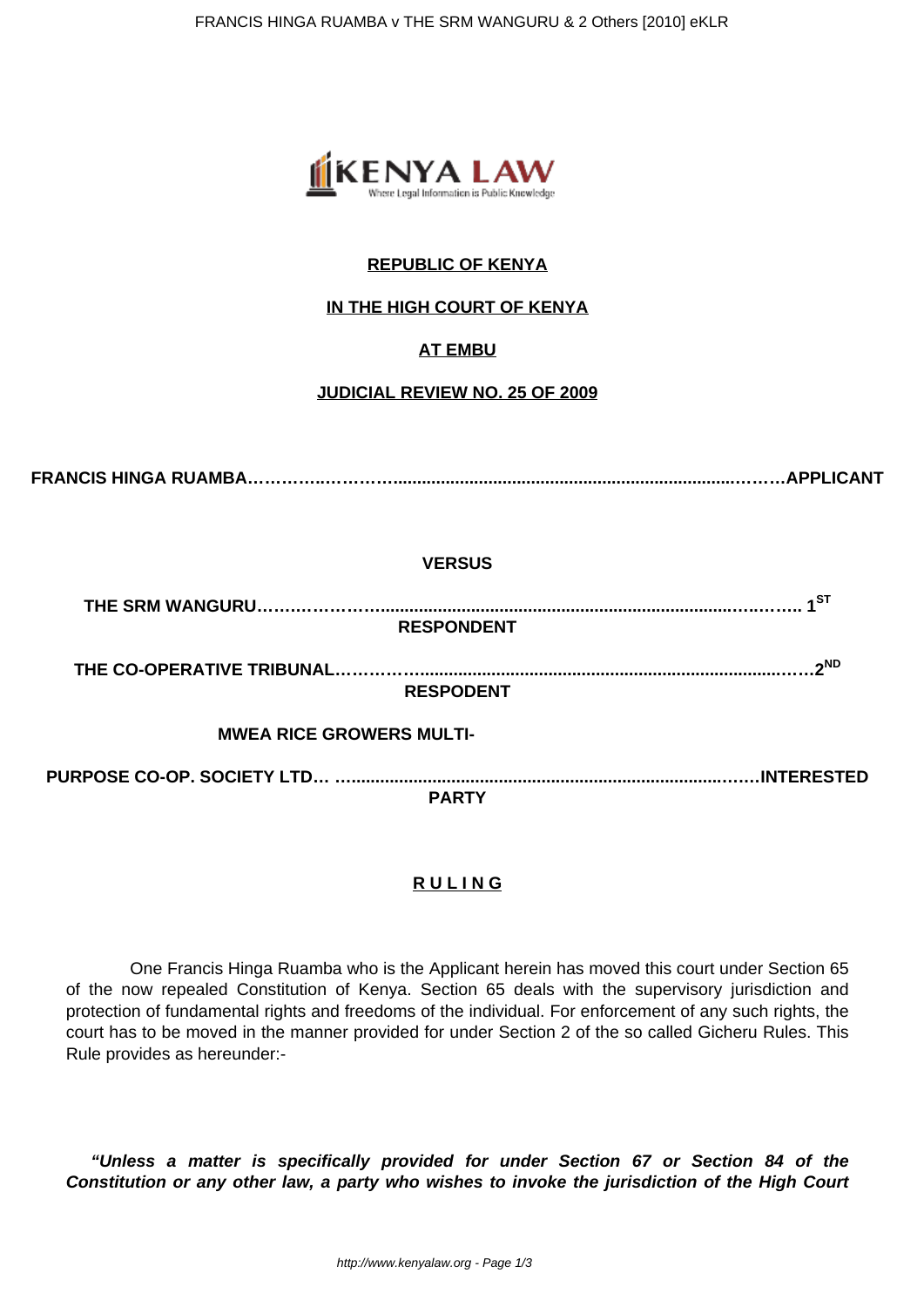#### **under Section 65 of the Constitution shall do so by way of originating notice of motion."**

This rule clearly and in mandatory terms stipulates the manner in which the court must be moved. It has to be by way of originating notice of motion. In as far as this matter has been brought by way of chamber summons; it is irredeemably and incurably defective. The same should on that account alone be dismissed.

Rule 3 also clearly and in mandatory terms commands a party moving the court under Section 65 to set out the motion as demonstrated in Form A of the Schedule to those Rules. The said Form A also refers to originating notice of motion and not chamber summons. The motion being one filed by a qualified counsel should comply with the format and other requirements as set out in the constitution. It does not. The Rules cited i.e. Rules 20 and 21 are irrelevant as they deal with applications premised on Rules 11 and 12 which deal with Section 70 – 83 of the Constitution and not Section 65.

 I have nonetheless carefully perused the Application and noted the contents of the rival Affidavits and the submissions filed by counsel for the parties herein. I wish to point out that the Affidavit dated  $25<sup>th</sup>$  May 2009 sworn by Pius Njogu Kathuri which was filed in court on  $28<sup>th</sup>$  May 2009 was properly commissioned contrary to the submission of counsel for the Applicant. I do agree with counsel that an affidavit must be commissioned by a commissioner of oaths and not by a firm of advocates. The rubber stamp of Munene Muriuki the Advocates clearly shows that they are also commissioners for oaths. I do not see where counsel for the applicant was going with that submission.

On the substantive aspect of the Application, I largely agree with counsel for the interested party. The Applicant appears to have been aggrieved by the decision of the magistrate to proceed with the matter exparte. The proceedings of the court on the date the judgment was entered have not been annexed and I am in the circumstances unable to see if there was any affidavit of service or what advised the magistrate to make the finding that counsel for the Applicant had been duly served.

 Be that as it may, my considered view is that the applicant herein was aggrieved by the entry of the ex-parte judgment. This was done by the trial magistrate and the tribunal in accordance to the Rules of Civil Procedure which clearly allows for entry of such judgments. In entering the judgment the magistrate acted within his jurisdiction and discretion. That does not call for this courts supervision. That does not indeed give rise to a constitutional violation of any kind which would require the Appellant to move this court under Section 65 of the repealed constitution.